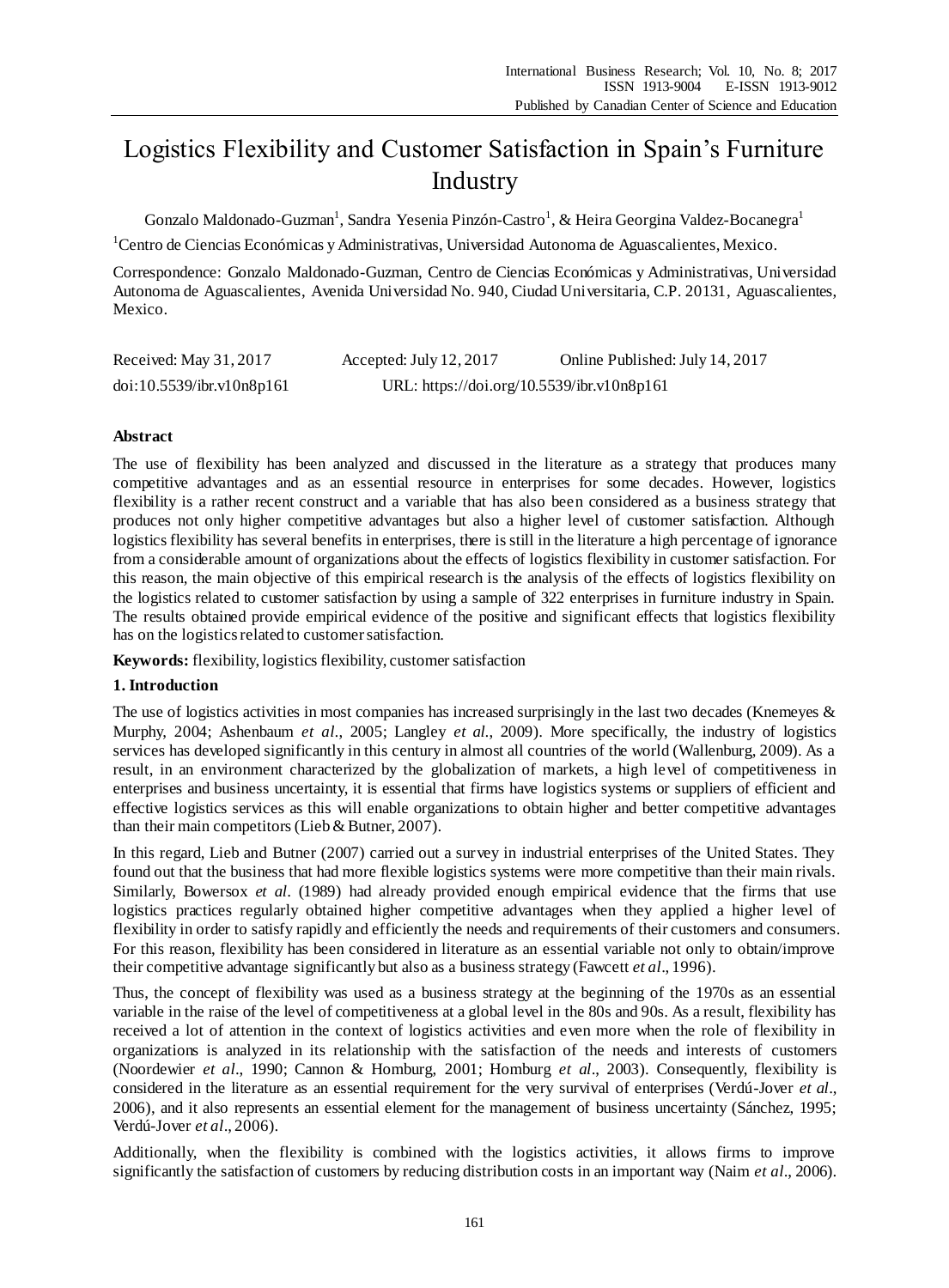Likewise, it is important to guide future empirical studies so they analyze logistics flexibility and its relation to customer satisfaction, in order to obtain more evidence of the existing relation between both constructs (Hill, 1985; Slack, 1990; Naim *et al*., 2006). Therefore, the main contribution of this paper is the analysis of both constructs in Spanish enterprises in the furniture industry with a sample of 322 firms by following the recommendations of Stank *et al*. (2003), Knemeyer and Murphy (2004), Knemeyer and Murphy (2005a, b), Deepen *et al*. (2008), Wallenburg (2009), Grawe *et al*. (2011) as well as Hartmann and De Grahl (2011).

#### **2. Method**

The concept of flexibility has received a lot of attention in the literature of business and management sciences, it has usually been analyzed from different points of view such as the case of production flexibility (Shang & Marlow, 2005), but it has not received the same level of attention in the context of management in the supply chain and logistics (Hartmann & De Grahl, 2011), even when at the beginning of the 90s an important number of firms acknowledged the necessity to consider their suppliers, the suppliers of the suppliers and their customers. This trend, called supply chain and logistics management (Lummus *et al*., 2003), changed the perspective of enterprises from focusing in the internal management of business processes to focusing in managing the processes among firms.

With this in mind, flexibility has commonly been defined as the capacity that enterprises have to adapt to new and different situations, or to the changes and requirements of the market (Fawcett *et al*., 1996: 172). Correspondingly, there are other definitions of flexibility which refer in general terms to the ability of firms to adapt to the necessities and dynamics of the business environment (Bower & Hout, 1988), or to their ability to rearrange their resources and activities quickly as an answer to the demand of the environment (Wright & Snell, 1998). Henceforth, flexibility can be considered as a proactive attribute that allows enterprises, to adjust and react to the changes demanded by the market in order to improve significantly their processes, functions and organizational skills (Naim *et al*., 2006).

Similarly, flexibility has been related frequently to high levels of business return (Upton, 1995a, b, c; Johnson *et al*., 2003; Stevenson & Spring, 2007). For this reason, the three main business strategies that have appeared at the beginning of the new century in the literature of business and management sciences are costs reduction, the improvement of quality of products and/or services and the improvement of responsibility (flexibility in the distribution and delivery time of products) (Lummus *et al*., 2003). Hence, flexibility is generally considered in the literature as a logistics capacity and as the degree to which companies, can adjust quickly to the supply chain in order to attain a higher level of business return (Lummus *et al*., 2003).

Therefore, in the supply chain where raw materials and products move in a sequential way from one commercial associate to another, an important number of firms that participate in the market have understood that they have to be more responsible to their customers' demands so they feel more satisfied. That is why all the associates that participate in the supply chain must have more flexible logistics systems, in order to respond more efficiently to the changes demanded by the business environment (Aprile *et al*., 2005). Under those circumstances, enterprises must be more flexible with their transactions, especially in the area of logistics, in order to implement procedures that allow a high level of variation in the sequence and delivery of orders requested by customers (Carlsson, 1989), as well as to improve significantly the ability of enterprises to act efficiently and effectively to the changes and dynamics of the market (Sánchez, 1995; Ling-Yee & Ogunmokun, 2001).

On the other hand, Fawcett *et al*. (1996) analyzed in detail the essential elements of logistics flexibility in an international level and concluded that, both the usefulness of information and the level of expansion of strategic planning are the two intrinsically elements that enterprises must have that participate in an international market. By using the example of Wal-Mart, Stank *et al*. (1992) considered that logistics flexibility is an essential capacity of firms to attain a higher level of competitiveness. Likewise, Stank *et al*. (1992) concluded that the intersection of terminals, communication systems via satellite and the property of the transportation fleet are the essential elements that logistics activities must have in order to be flexible.

Accordingly, Daugherty and Pittman (1995) considered that the responsibility of allocation is a fundamental factor of logistics flexibility. Other researchers and scholars have considered the choice of transportation and its associated costs as inherent elements of logistics flexibility. Baumol and Vinod (1970) were the first researchers that considered the choice of transportation and inventory from a point of view of a costs model as central elements in logistics flexibility. Furthermore, Buffa and Reynolds (1977), Jayaraman (1998) as well as Vannieuwenhuyse *et al*. (2003), analyzed a transportation model that includes and important number of variables related to transportation as essential elements of logistics flexibility.

Additionally, Kogut (1985) came to the conclusion that logistics flexibility plays a fundamental role in the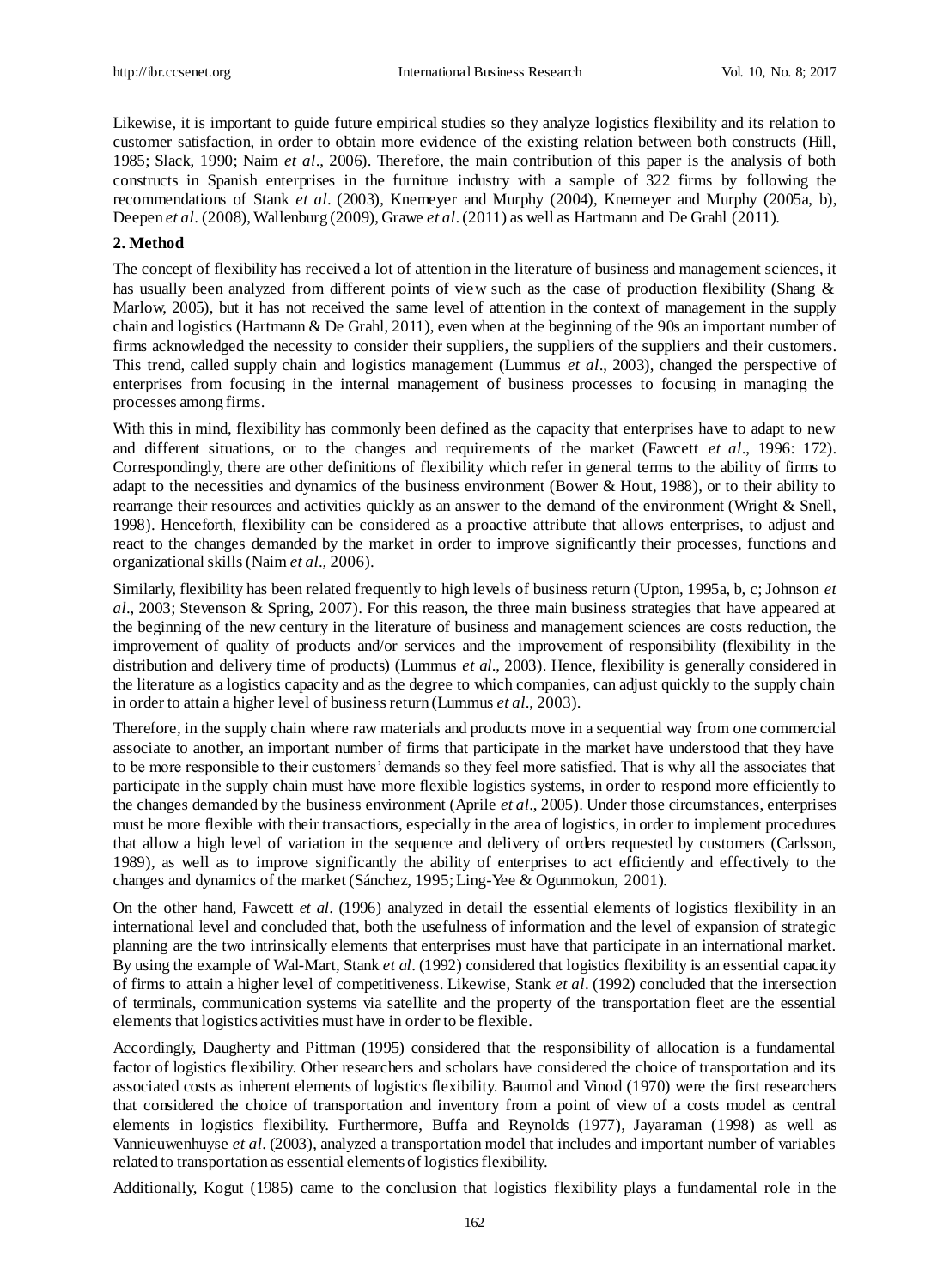coordination and success of the global strategies of enterprises, since most of the organizations participate in international markets have effective logistics systems and the flexibility of production, is necessary to extend the global reach of their products. Consequently, logistics flexibility can be considered as one of the best options to get a significant increase in the level of firm's competitiveness, because once they have succeeded in raising their level then the next step will be the production flexibility so companies can satisfy the needs and interests of their customers (Fawcett *et al*., 1996).

This is the main point; organizations are nowadays a clear example of the changes in the preferences and interests of customers. They need a better specification in the requirements of products from their customers; they need a higher expectation in the provision of services and a constant pressure to reduce the costs of products and services (Jenkins & Wright, 1998). Thus, logistics flexibility is vital to react to the demands of clients by changing the structure and levels of systems, because the changes in the structure includes the processes, material resources and relations whereas the changes in systems involve the use of information decision making (Jenkins & Wright, 1998; Closs *et al*., 2005).

To sum up, and based on the information presented above, it is possible to state that the adoption and implementation of logistics flexibility is essential for three basic reasons. Firstly, the recent trends of the market such as the customization of products from clients require logistics flexibility systems, that satisfy the demands and needs of clients without adding up significant costs (Gilmore & Pine, 1997; Pine, 1997; Lummus *et al*., 2003; Esper *et al*., 2007), because most enterprises are nowadays collecting information about the preferences and needs of customers, and consumers so they create products for specific clients and consumers.

Secondly, there are some industrial sectors such as high technology that require flexible logistics both internal and external (Lummus *et al*., 2003), since this kind of enterprises usually need to increase or decrease their level of production (20% or more), in a relatively short time for a new level of production planning. That is why logistics flexibility facilitates this new level of production. Thirdly, in some of the categories of innovative products such as clothing and electronic devices, the uncertainty of the demand is a real fact that firms face and that is because the implementation of flexible and responsible logistics is one of the most efficient methods to avoid as much as possible the uncertainty in business (Fisher, 1997).

Additionally, any change in the business environment that could make enterprises to look for the basic requirements, by themselves to introduce into the market new products quickly that are demanded by clients and respond efficiently and effectively to the needs of clients anywhere in the world, logistics flexibility will play an essential role in the achievement of these goals as it will depend on the fulfillment of orders as fast as possible and at the lowest possible cost (Lummus *et al*., 2003; Aprile *et al*., 2005; Esper *et al*., 2007). Chase *et al*. (2000: 89) summarized accurately the changes in the business environment in a clear way:

*"The recent trends, such as outsourcing and customization of products, have forced enterprises to look for new ways of flexibility to meet clients' demand. Focusing on the optimization of the main activities of organizations is the most efficient and effective way to respond to the changes in the expectations of clients".*

Within this context, Ansoff and Brandenburg (1971) came to the conclusion that the fast changes in the preferences and needs of clients, and a higher use of technology in production processes of products were forcing enterprises to be more sensitive and flexible. Therefore, the increase of diversity and uncertainty in the environment of business has led an important number of firms to quickly and soundly to this type of changes demanded by the market along with logistics flexibility, as a business strategy to achieve a higher satisfaction of their clients and customers (Martinez & Perez, 2005; Oke, 2005; Kayis & Kara, 2005; Chang *et al*., 2005; Julie, 2005; Verdú-Jover *et al*., 2006; Gebauer & Schober, 2006; Tang & Sia, 2006).

As a result, several theoretical investigations have provided evidence of the reactions of enterprises to the changes that the business environment demands by considering logistics flexibility as an essential variable (Box *et al*., 1993; Zahra & Pearce, 1994; Wiklund, 1999; Miles *et al*., 2000; Verdú-Jover *et al*., 2006). This is why there is in the literature a substantial theoretical section regarding the effects of logistics flexibility in the results of business, which is analyzed with different names such as strategic flexibility (Woo *et al*., 1991; Stoica & Schindehutte, 1999; Miles *et al*., 2000; Schindehutte & Morris, 2001); structural flexibility (Randolph *et al*., 1991; Ackroyd, 1995; Chaston, 1997); operational flexibility (Chappell *et al*., 1993) or environmental flexibility (Verdú-Jover et al., 2006).

Likewise, the literature has considered logistics flexibility as a variable that allows a measurement of time in which organizations have changed, modified or adapted different components or processes such as products or services offered to their clients, their profile, advantages and space requirements in an effort to increase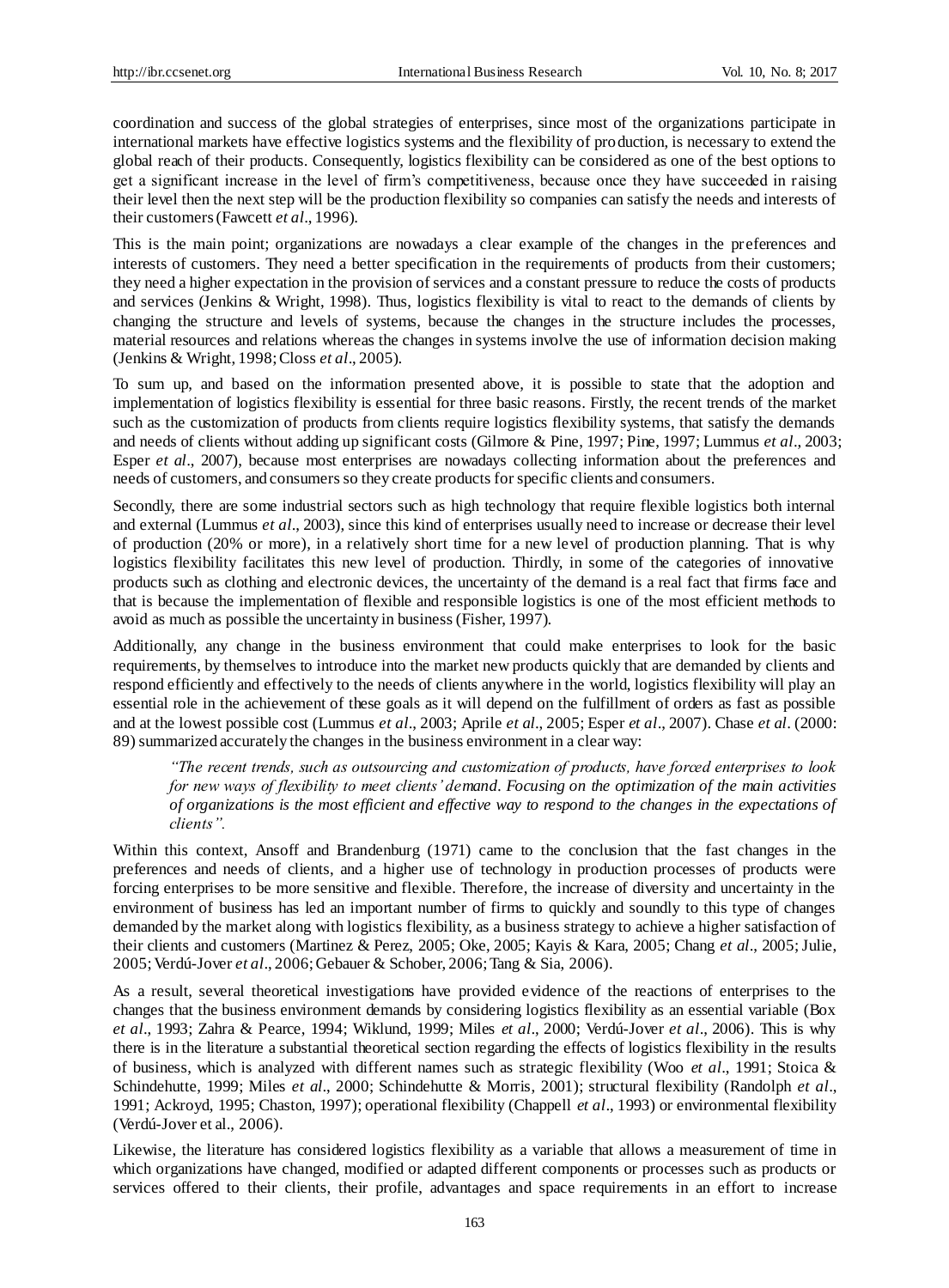significantly the satisfaction of clients and consumers (Wright  $&$  Snell, 1998). However, the relation between the level of logistics flexibility that enterprises have currently and the one needed, by the constant change in the market environment had not been analyzed or discussed in the literature as an explanatory variable of the results of enterprises, except in the investigations of Sánchez (1995), Rowe and Wright (1997) as well as Wright and Snell (1998).

At the beginning of this century, this problem has been analyzed and discussed in the literature more exhaustively where logistics flexibility has now been considered as a basic strategy to satisfy the specific needs of clients (Evers *et al*., 2000; Gunasekaran *et al*., 2001; Lummus *et al*., 2003; Closs *et al*., 2005; Martinez & Perez, 2005; Zhang *et al*., 2006; Esper *et al*., 2007). Consequently, most enterprises are trying to give every time high value to their clients to achieve a higher level of satisfaction for them, since this will enable them to build a positive reputation and obtain a higher level of loyalty of their customers (Innis & LaLonde, 1994; Daugherty *et al*., 1998; Stank *et al*., 2003; Zhang *et al*., 2005). Henceforth, it is necessary to establish the following hypothesis:

## *H1: A high level of logistics flexibility produces a high level of satisfaction from customers of enterprises from the furniture sector of Spain.*

## *2.1 Sampling Procedures*

An empirical research in the firms from the furniture sector in Spain in order to answer the hypothesis established by obtaining a business directory of 500 enterprises where 20 or more people work. Furthermore, the questionnaire was designed to be answered by the people in charge of the area of logistics of enterprises of the furniture sector within the 16 Autonomous Communities of Spain, which was sent by regular mail to each of the 500 enterprises selected. 322 validated questionnaires were returned with an error margin of 4.8% obtaining a reply range of 53%. Similarly, the logistics flexibility was measured through four variables: flexibility of physical supply, flexibility of purchasing, flexibility of physical allocation and flexibility of the management of the demand, which are defined by one-dimensional scales just like the measurement scale of satisfaction of customers.

## *2.2 Measures and Covariates*

The flexibility of physical supply was measured through a six-item scale which was adapted from Langley and Holcomb (1992); Day (1994); Carter and Narasimhan (1994); Bowersox and Closs (1996); as well as Zhang *et al.* (2005). The flexibility of purchasing was measured through a six-item scale which was adapted from Porter (1985), Ernst and Whinney (1987), Narasimhan and Carter (1998), Van Hoek (2001) as well as Zhang *et al.* (2005). The flexibility of physical allocation was measured through a six-item scale which was adapted from Langley and Holcomb (1992), Lambert and Stock (1993), Day (1994), Cooper *et al.* (1997), Van Hoek *et al.* (1998) as well as Zhang *et al.* (2005).

The flexibility of the management of the demand was measured through a five-item scale which was adapted from Langley and Holcomb (1992), Day (1994), Lengnick-Hall (1996), Lee (2001) as well as Zhang *et al.* (2005). Finally, the customer's satisfaction was measured through a six-item scale which was adapted from Tracey *et al.* (1999), Koufteros *et al.* (2002), Stank *et al.* (2003) as well as Zhang *et al.* (2005). The items of the five scales are built based on a Likert-type scale of five points  $(1 = \text{completely disagree and } 5 = \text{completely agree})$ as their limits).

Correspondingly, in order to evaluate reliability and validity of the five scales used in this research a second order Factorial Confirmatory Analysis (FCA), was carried out by using the method of maximum likelihood with the software EQS 6.1 (Bentler, 2005; Brown, 2006; Byrne, 2006). Also, the reliability of the scales was evaluated by means of Cronbach's alpha and the Composite Reliability Index (CRI) (Bagozzi & Yi, 1988). The results obtained were higher to the recommended level of 0.7 which justifies the internal validity of the scales used (Nunally & Bernstein, 1994; Hair *et al*., 1995). The suggestions of Chou, Bentler and Satorra (1991) as well as of Hu, Bentler and Kano (1992) were taken into consideration regarding the correction of the statistics of the theoretical model, when it is considered that the normality of data is present by using also the robust statistics in order to provide a better statistical adjustment of data (Satorra & Bentler, 1988).

The second order FCA results are shown in Table 1 and they indicate that the theoretical model has a good statistical adjustment of data (*S-B X*<sup>2</sup> = 565.037; *df* = 366; *p* = 0.000; *NFI* = 0.986; *NNFI* = 0.994; *CFI* = 0.995; *RMSEA* = 0.041). As evidence of convergent validity, the FCA results of second order indicate that the totality of the items of the factors related are significant ( $p < 0.01$ ), and the size of all the standardized factorial loads are above 0.60 (Bagozzi & Yi, 1988). Moreover, the Extracted Variance Index (EVI) was calculated for each pair of constructs to obtain an EVI higher to the recommended value of 0.5 (Fornell & Larcker, 1981).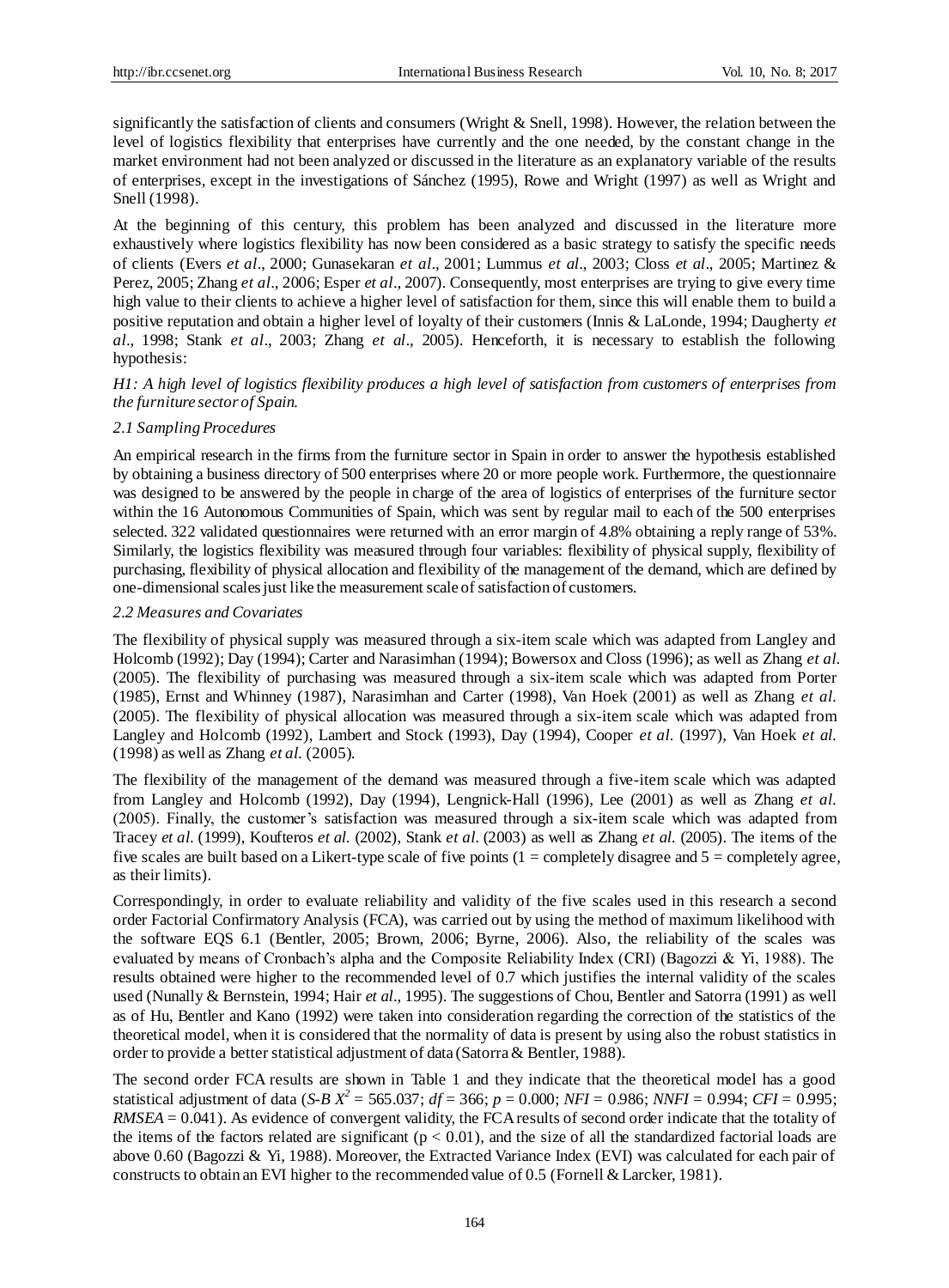| <b>Variable</b>                                                                                | <b>Indicator</b> | Loading<br>Factor | <b>Robust</b><br>t-Value | Cronbach's<br><b>Alpha</b> | <b>CRI</b> | <b>EVI</b> |
|------------------------------------------------------------------------------------------------|------------------|-------------------|--------------------------|----------------------------|------------|------------|
| Flexibility of the Physical                                                                    | PS1              | $0.731***$        | 1.000 <sup>a</sup>       |                            |            |            |
|                                                                                                | PS <sub>2</sub>  | $0.721***$        | 16.722                   |                            |            |            |
|                                                                                                | PS3              | $0.696***$        | 15.047                   |                            |            |            |
| Supply                                                                                         | PS4              | $0.692***$        | 16.158                   | 0.841                      | 0.862      | 0.509      |
| (F1)                                                                                           | PS5              | $0.716***$        | 17.447                   |                            |            |            |
|                                                                                                | PS6              | $0.728***$        | 17.598                   |                            |            |            |
|                                                                                                | PF1              | $0.693***$        | 1.000 <sup>a</sup>       |                            |            |            |
|                                                                                                | PF <sub>2</sub>  | $0.741***$        | 23.771                   |                            |            |            |
| Flexibility of Purchasing                                                                      | PF3              | $0.699***$        | 17.818                   |                            |            |            |
| (F2)                                                                                           | PF <sub>4</sub>  | $0.696***$        | 19.443                   | 0.856                      | 0.858      | 0.501      |
|                                                                                                | PF <sub>5</sub>  | $0.686***$        | 17.923                   |                            |            |            |
|                                                                                                | PF <sub>6</sub>  | $0.734***$        | 22.776                   |                            |            |            |
|                                                                                                | PD1              | $0.743***$        | 1.000 <sup>a</sup>       |                            |            |            |
|                                                                                                | PD <sub>2</sub>  | $0.668***$        | 21.718                   |                            |            |            |
| Flexibility of the Physical                                                                    | PD3              | $0.662***$        | 18.165                   |                            |            |            |
| Distribution                                                                                   | PD4              | $0.689***$        | 22.131                   | 0.851                      | 0.863      | 0.513      |
| (F3)                                                                                           | PD5              | $0.752***$        | 20.728                   |                            |            |            |
|                                                                                                | PD <sub>6</sub>  | $0.779***$        | 26.157                   |                            |            |            |
|                                                                                                | PM1              | $0.761***$        | 1.000 <sup>a</sup>       |                            |            |            |
| Flexibility of the Demand                                                                      | PM <sub>2</sub>  | $0.755***$        | 27.066                   |                            |            |            |
| Management                                                                                     | PM3              | $0.694***$        | 20.447                   | 0.843                      | 0.845      | 0.522      |
| (F4)                                                                                           | PM4              | 692***            | 22.718                   |                            |            |            |
|                                                                                                | PM <sub>5</sub>  | $0.711***$        | 24.136                   |                            |            |            |
|                                                                                                | F1               | $0.861***$        | 14.109                   |                            |            |            |
| Logistics Flexibility                                                                          | F2               | $0.926***$        | 14.314                   | 0.953                      |            |            |
|                                                                                                | F3               | $0.928***$        | 14.349                   |                            | 0.959      | 0.855      |
|                                                                                                | F <sub>4</sub>   | $0.981***$        | 14.381                   |                            |            |            |
| Customer's Satisfaction                                                                        | CS1              | $0.767***$        | 1.000 <sup>a</sup>       |                            |            |            |
|                                                                                                | CS <sub>2</sub>  | $0.791***$        | 20.337                   |                            |            |            |
|                                                                                                | CS <sub>3</sub>  | $0.734***$        | 22.576                   |                            |            |            |
|                                                                                                | CS4              | $0.739***$        | 24.624                   | 0.891<br>0.888             |            | 0.571      |
|                                                                                                | CS5              | $0.756***$        | 23.775                   |                            |            |            |
|                                                                                                | CS <sub>6</sub>  | $0.744***$        | 23.078                   |                            |            |            |
| $S-BX2$ (df = 366) = 565.038; p < 0.000; NFI = 0.986; NNFI = 0.994; CFI = 0.995; RMSEA = 0.041 |                  |                   |                          |                            |            |            |

Table 1. Internal consistency and convergent validity of the theoretical model

a = Constrained parameters to such value in the identification process

 $*** = p < 0.01$ 

Regarding the evidence of the discriminant validity, the measurement is provided in two ways that can be seen more clearly in Table 2. Firstly, with an interval of 95% of reliability, none of the individual latent elements of the matrix of correlation has a value of 1.0 (Anderson & Gerbing, 1988). Secondly, the extracted variance between each pair of constructs is lower than their corresponding EVI (Fornell & Larcker, 1981). Based on these criteria, it is possible to conclude that the different measurements used in this research provide enough evidence of reliability as well as convergent and discriminant validity.

Table 2. Discriminant validity of the theoretical model

| Variables                      | Logistics Flexibility | <b>Customer's Satisfaction</b> |  |
|--------------------------------|-----------------------|--------------------------------|--|
| <b>Logistics Flexibility</b>   | 0.855                 | 0.246                          |  |
| <b>Customer's Satisfaction</b> | 0.208<br>0.784        | 0.571                          |  |

The diagonal represents the Extracted Variance Index (EVI), whereas above the diagonal the variance is presented (squared correlation). Below diagonal, the estimated correlation of factors is presented with 95% confidence interval.

#### **3. Results**

The theoretical model was analyzed in order to prove the hypothesis established in this empirical research by using the structural equations model (SEM) of second order with the software EQS 6.1 (Bentler, 2005; Brown, 2006; Byrne, 2006), with the same variables to confirm the structure of the theoretical model and obtain the results that allow contrasting the hypothesis stated at the beginning of this paper. Similarly, the nomological validity of the theoretical model was analyzed through the Chi-square test. It was mostly based on the comparison of the results obtained from the original model and the measurement model; that provided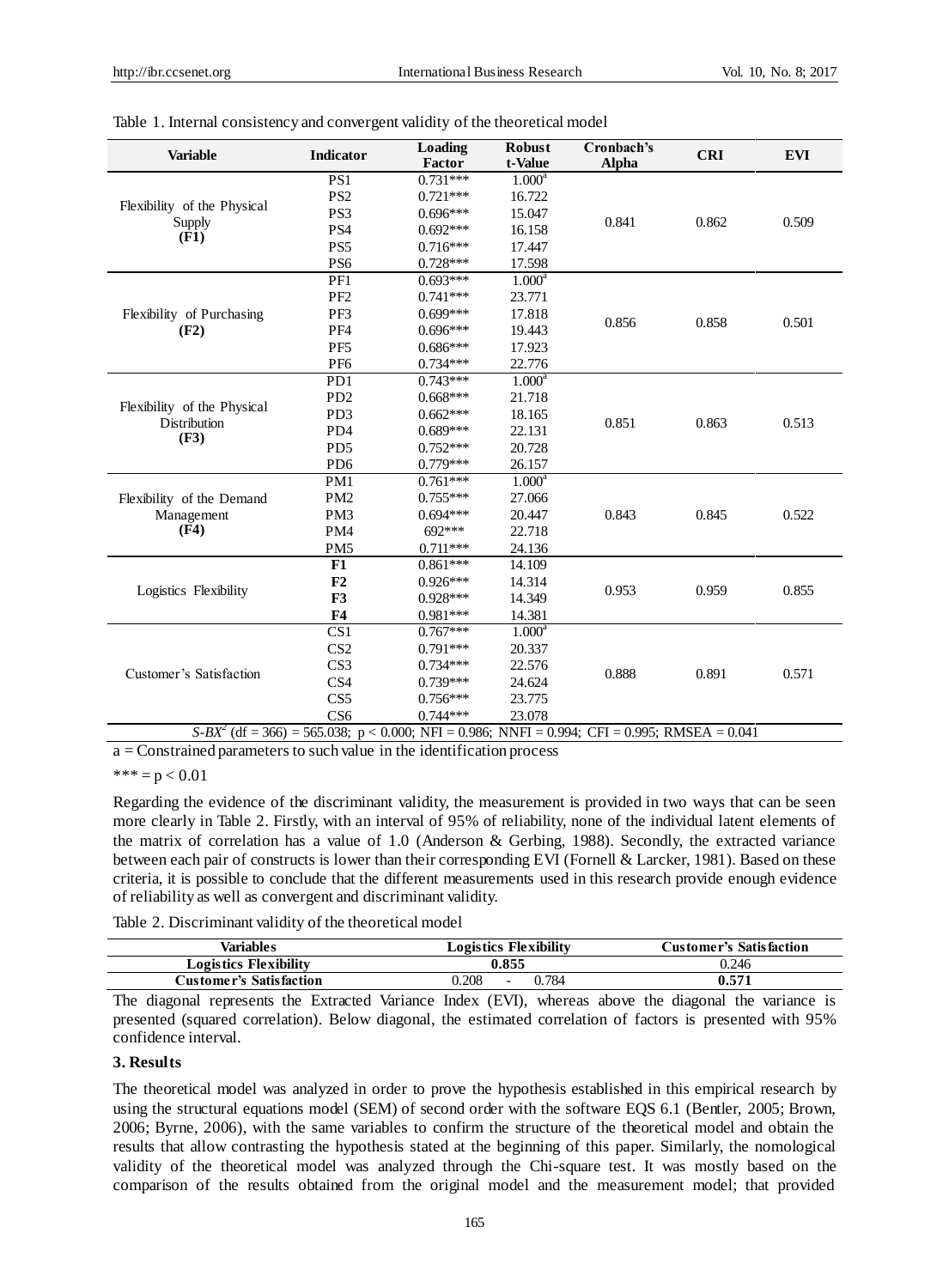non-significant results statistically between the Chi-square of both models which provide an explanation of the relations observed between the constructs of the latent variable of the two models (Anderson & Gerbing, 1988; Hatcher, 1994). The results obtained by means of the SEM can be seen in a more detailed way in Table 3.

| Table 3. Results of the structural equation model of the theoretical model |  |  |  |  |  |
|----------------------------------------------------------------------------|--|--|--|--|--|
|----------------------------------------------------------------------------|--|--|--|--|--|

| <b>Hypothesis</b>                                                                               | <b>Structural relation</b>                                   | <b>Standardized</b><br>coefficient | <b>Robust</b><br>t-Value |  |
|-------------------------------------------------------------------------------------------------|--------------------------------------------------------------|------------------------------------|--------------------------|--|
| <b>H1:</b> Higher level of logistics<br>flexibility,<br>customer's satisfaction.                | higher level of Logistics Fle. $\rightarrow$ Customer's Sat. | $0.635***$                         | 9.038                    |  |
| $S-BX^2$ (df = 366) = 581.605; p < 0.000; NFI = 0.985; NNFI = 0.994; CFI = 0.994; RMSEA = 0.043 |                                                              |                                    |                          |  |
| $*** = P < 0.01$                                                                                |                                                              |                                    |                          |  |

Regarding the first hypothesis **H1** the results obtained ( $\beta$  = 0.635, p < 0.01) indicate that logistics flexibility has a significant positive impact in customer satisfaction, which verifies the hypothesis established at the beginning of this empirical research and it provides empirical evidence of a positive relation between both constructs. At this point, it is possible to conclude that logistics flexibility is an essential strategy to attain a higher level of customer satisfaction of enterprises from the furniture industry. Likewise, this result increases the analysis and discussion of the advantage of logistics flexibility as a business strategy that must be implemented in the daily activities of firms which will allow organization to obtain a higher level of satisfaction from their clients and consumers.

### **4. Discussion**

According to the results obtained in this empirical research, it is possible to conclude in two fundamental aspects. Firstly, it is possible to measure logistics flexibility through four essential variables: flexibility of physical supply, flexibility of purchasing, flexibility of physical allocation and flexibility of the management of the demand. These four variables represent the fundamental activities that must take place in the logistics system that enterprises adopt and implement, especially the ones that belong to the furniture industry. Accordingly, the flexibility has to be implemented no only on these four activities but also in all the actions that imply the need of logistics and supply chains of enterprises as this will allow them to adapt to the requirements of clients and the market.

Secondly, it is likely to conclude that logistics flexibility has a positive and significant influence at the level of customer satisfaction. By making logistics activities more flexible, enterprises take the orders requested by their clients as fast as possible to the place selected, in the quantities requested and at the lowest possible cost. Therefore, clients and consumers feel more satisfied when enterprises customize not only the products demanded by them but also the logistics services used by applying the strategies such as delivering on time to achieve a higher level of loyalty from clients as this will allow enterprises of the furniture industry to have happy and satisfied customers which will turn into an important increase in the sales of their products.

To sum up, it is possible to conclude at a general level that this empirical research provides theoretical and empirical evidence of the existing relation between logistics flexibility and customer satisfaction which may take enterprises of the furniture industry to achieve higher levels of customer satisfaction by using flexible systems in their logistics activities and supply chain. Consequently, this research represents an initial investigation about the essence of logistics flexibility in a comprehension and understanding of the importance that this concept has in organizations because the construction of the existing relation between both constructs of logistics flexibility in a wide number of enterprises from the furniture industry and the level of customer satisfaction, allows to verify their positive and existing relation.

Additionally, these results also have important implications both for managers of enterprises from the industry of furniture and the organizations themselves since enterprises can get a higher level of customer satisfaction if they become more flexible in their activities and logistics systems which will turn into a fast restock of materials and an adequate delivery of the products requested. Thus, logistics flexibility can help managers to differentiate logistics activities that are critical for their clients from those activities that support and are essential to improve the processes of orders reception, compression of orders, transportation of products to established places, distribution to establishments or stores where the commercialization of products and the compliance of orders take place in general terms since this will allow enterprises to improve significantly the level of custome r satisfaction.

This dichotomy of logistics flexibility allows managers to have a more general point of view about the importance of flexibility in the organization because it is precisely through the point of view of executives of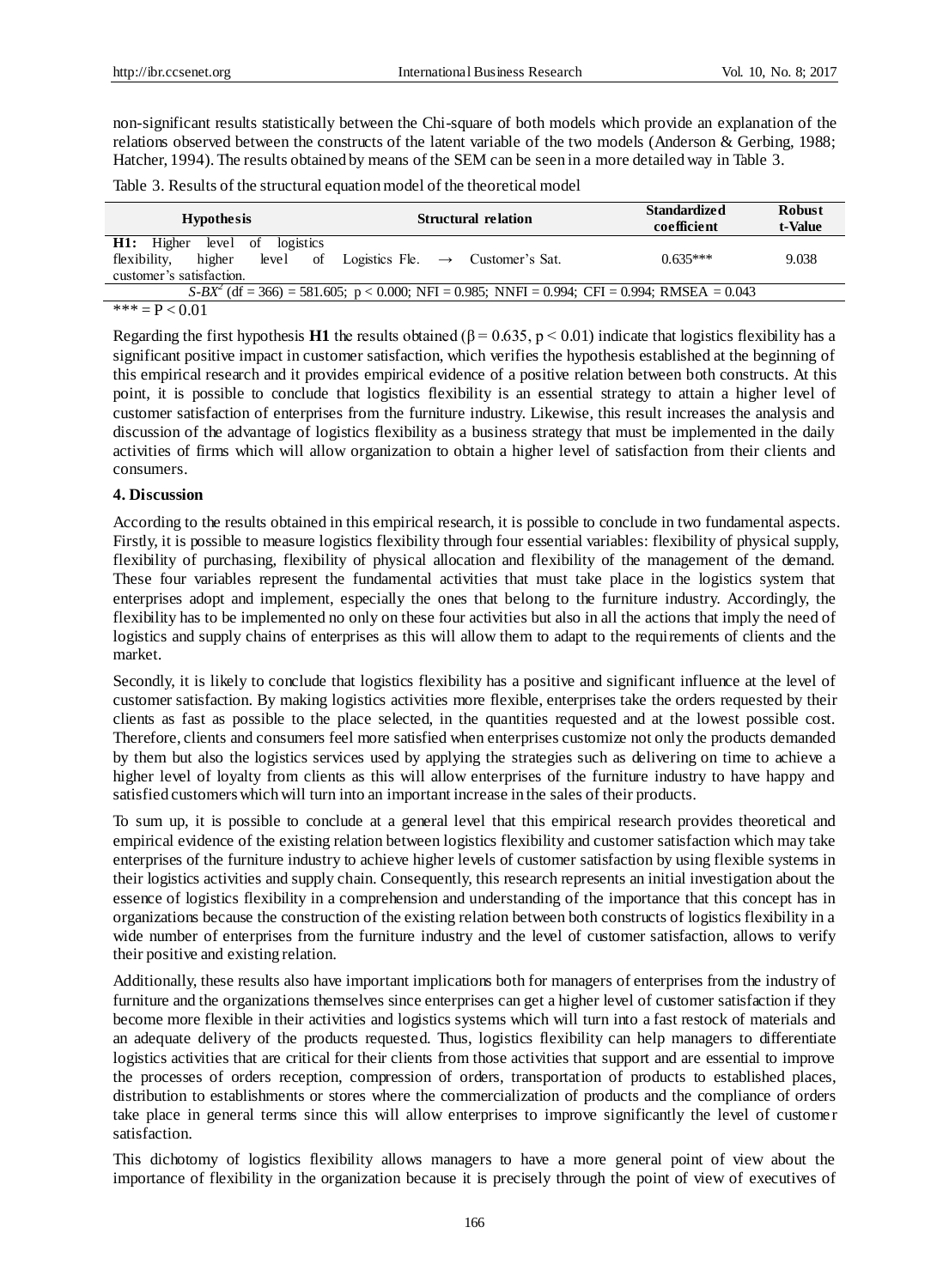enterprises that they will be able focus more in increasing their knowledge and skills to improve significantly the flexibility of activities and logistics systems in such a way that they can lead towards the improvement of the level customer satisfaction. Henceforth, in order to increase the level of customer satisfaction of enterprises from the furniture industry, the activities and logistics systems will have to be organized in such a way that they can react effectively and efficiently to the requirements and needs of clients by delivering the requested products as soon as possible, with the lowest and most competitive costs available in the market.

In the past, logistics systems, forecasting future sales, had already assigned the position of the deliveries of inventories in the distribution channels as soon as possible in order to have available products when customers needed them. The improvement of information technologies, such as internet, provides information in real time which allows logistics flexibility information to specify orders (Ghourly, 1996). Furthermore, logistics flexibility allows enterprises to customize the products and services offered without increasing the levels of stock. With logistics flexibility, organizations can offer new services such as the addition of future products or provide specific packaging, labels or configuration of products that can be aligned effortlessly to the individual needs of clients.

In this regard, the exchange of information created by the flexibility of logistics systems and activities allows a more effective coordination between manufacturing companies and their suppliers by delivering the necessary raw materials for the production process in due time and proper course to comply with the requested orders made by customers. Under those circumstances, the information produced in logistics processes becomes a vital element for an adequate management of inventories and, in this way, in an essential complement of materials flow (Closs *et al.*, 1997). Consequently, managers of enterprises will have a better position to make better decisions by having factual and timely information produced by means of the flexibility of logistics systems which can create better result than those enterprises that make decisions by dividing the two functions (Lee  $\&$ Whang, 2000).

Additionally, this empirical research has different limitations that are important to specify at this moment. The first one of them is the size of the sample since the only enterprises considered from the furniture industry had twenty or more employees at the moment of implementing the questionnaire. Further investigations will need to consider the enterprises that have less than 20 employees. A second limitation is the one related to the information obtained since only a part of the information of logistics flexibility and customer satisfaction. An important percentage of the enterprises considered that the information requested was confidential so the information provided may not necessarily reflect the real situation of enterprises from the furniture industry.

A third limitation is the scale used for the measurement of both logistics flexibility and customer satisfaction because only four types of flexibility were used with 23 items to measure logistics flexibility and five items to measure customer satisfaction. Future investigations will need to use other scales to verify the results obtained. A final limitation is that the questionnaire was applied only to managers the people in charge of the area of logistics in enterprises from the furniture industry. This created the assumption that they had a lot of knowledge about the variables analyzed so further investigations will need to apply the same questionnaire to a different sample of managers as well as enterprises from other sectors and countries to verify the results obtained.

#### **References**

- Ackroyd, S. (1995). On the structure and dynamics of some small, UK-based information technology firms. *Journal of Management Studies*, *32*(2), 141-161. https://doi.org/10.1111/j.1467-6486.1995.tb00338.x
- Anderson, J., & Gerbing, D. (1988). Structural equation modeling in practice: a review and recommended two-step approach. *Psychological Bulletin*, *13,* 411-423. https://doi.org/10.1037/0033-2909.103.3.411
- Ansoff, H. L., & Brandenburg, R. G. (1971). A language for organizations design: Part 1. *Management Science*, *17*(12), 705-716. https://doi.org/10.1287/mnsc.17.12.B705
- Aprile, D., Garavelli, C., & Giannoccaro, I. (2005). Operations planning and flexibility in a supply chain. *Production Planning & Control*, *16*(1), 21-31. https://doi.org/10.1080/09537280412331313348
- Ashenbaum, B., Maltz, A., & Rabinovich, E. (2005). Studies of trends in third-party logistics usage: What can we conclude? *Transportation Journal*, *44*(3), 39-50.
- Bagozzi, R. P., & Yi, Y. (1988). On the evaluation of structural equation models. *Journal of the Academy of Marketing Science*, *16*(1), 74-94. https://doi.org/10.1007/BF02723327
- Baumol, W., & Vinod, H. (1970). An inventory theoretic model of freight transport demand. *Management Science*, *16*(7), 413-421. https://doi.org/10.1287/mnsc.16.7.413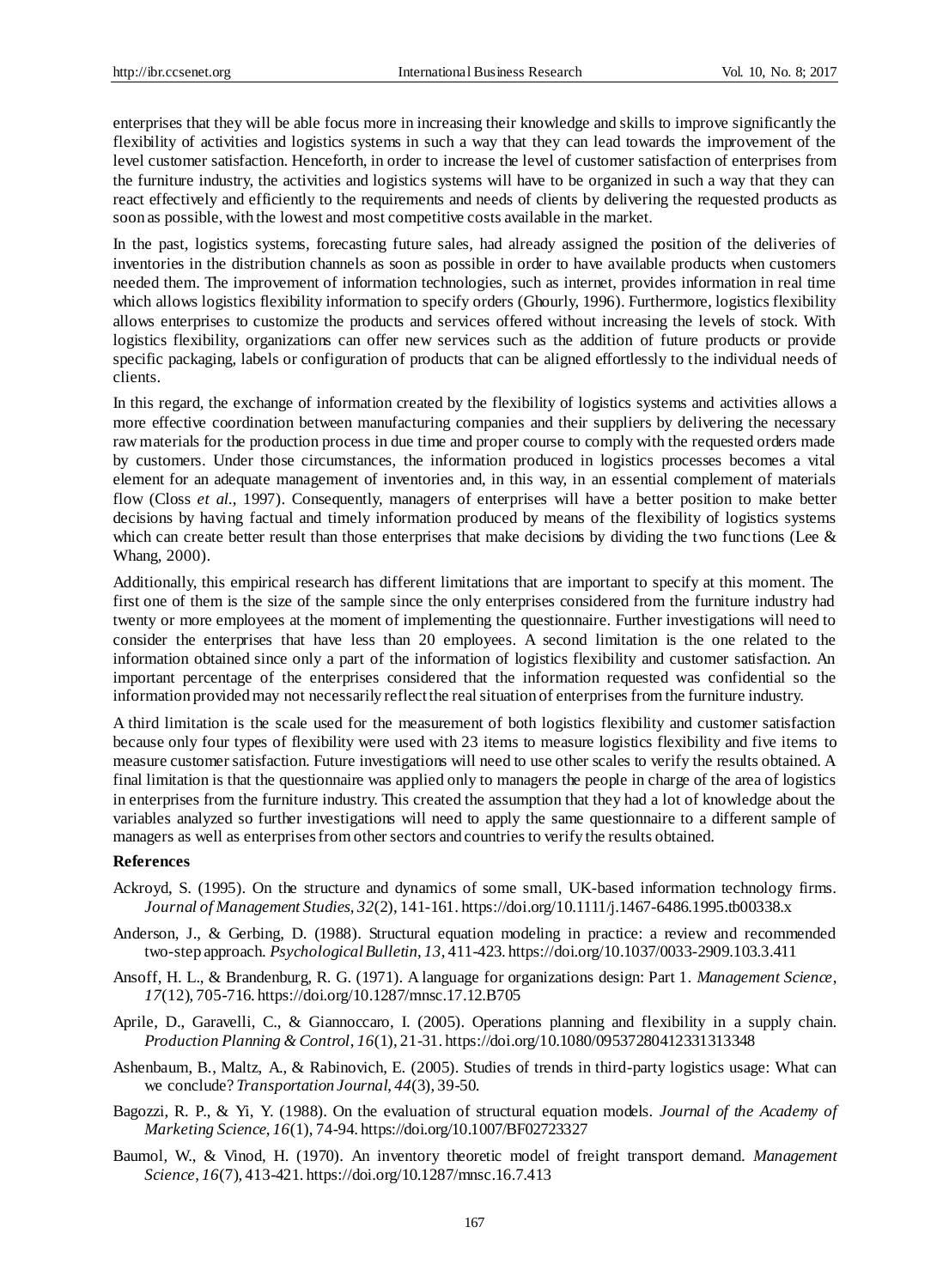Bentler, P. M. (2005). *EQS 6 structural equations program manual*. Encino, CA: Multivariate Software.

- Bower, J. L., & Hout, T. M. (1988). Fast-cycle capability for competitive power. *Harvard Business Review*, *66*(6), 110-118.
- Bowersox, D. J., & Closs, D. J. (1996). *Logistical management: the integrated supply chain process*. 4<sup>th</sup> Edition. New York, NY: McGraw-Hill.
- Bowersox, D. L., Daugherty, P., Dröge, C., Rogers, D., & Wardlow, D. (1989). *Leading Edge Logistics: Competitive Positioning for the 1990s*. Oak Brook, IL: Council of Logistics management.
- Box, T. M., White, M. A., & Starr, S. H. (1993). A contingency model of new manufacturing firm performance. *Entrepreneurship Theory & Practice*, *18*(2), 31-46.
- Brown, T. (2006). *Confirmatory factor analysis for applied research*. New York, NY: The Guilford Press.
- Buffa, F., & Reynolds, J. (1977). The inventory-transport model with sensitive analysis by indifference curves. *Transportation Journal*, *17*(1), 83-90.
- Byrne, B. (2006). *Structural equation modeling with EQS, basic concepts, applications, and programming.* 2th Edition, London: LEA Publishers.
- Cannon, J. P., & Homburg, C. (2001). Buyer-supplier relationships and customer firm costs. *Journal of Marketing*, *65*(1), 29-43. https://doi.org/10.1509/jmkg.65.1.29.18136
- Carlson, B. (1989). Flexibility and the theory of the firm. *International Journal of Industrial Organization*, *7*(1), 179-203. https://doi.org/10.1016/0167-7187(89)90018-0
- Carter, J. R., & Narasimhan, R. (1994). The role of purchasing and materials management in total quality management and customer satisfaction. *International Journal of Purchasing and Materials Management*, *30*(3), 3-13. https://doi.org/10.1111/j.1745-493x.1994.tb00190.x
- Chang, S. C., Lin, R. J., Chen, J. H., & Huang, L. H. (2005). Manufacturing flexibility and manufacturing proactiveness: Empirical evidence from the motherboard industry. *Industrial Management & Data System*, *105*(8), 1115-1132. https://doi.org/10.1108/02635570510624482
- Chappell, W. F., Mayer, W. J., & Shughart, W. F. (1993). Firm heterogeneity and production flexibility: Evidence from price-cost margins of large and small firms. *Bulletin of Economic Research*, *45*(3), 229-244. https://doi.org/10.1111/j.1467-8586.1993.tb00568.x
- Chase, R. B., Aquilano, N. J., & Jacobs, R. (2000). *Operations management for competitive advantage*, Boston, MA: Irwin/McGraw-Hill.
- Chaston, I. (1997). Small firm performance: Assessing the interaction between entrepreneurial style and organizational structure. *European Journal of Marketing*, 31(11-12), 814-834. https://doi.org/10.1108/03090569710190550
- Chou, C. P., Bentler, P. M., & Satorra, A. (1991). Scaled test statistics and robust standard errors for nonnormal data in covariance structure analysis. *British Journal of Mathematical and Statistical Psychology*, *44,* 347-357. https://doi.org/10.1111/j.2044-8317.1991.tb00966.x
- Closs, D. J., Goldsby, T., & Clinton, S. (1997). Information technology influences on world class logistics capability. *International Journal of Physical Distribution & Logistics Management*, *27*(1), 4-17. https://doi.org/10.1108/09600039710162259
- Closs, D. J., Swink, M., & Nair, A. (2005). The role of information connectivity in making flexible logistics programs successful. *International Journal of Physical Distribution & Logistics Management*, *35*(4), 258-277. https://doi.org/10.1108/09600030510599922
- Cooper, J. C., Lambert, D. M., & Pagh, J. D. (1997). Supply chain management: More than a new name for logistics. *The International Journal of Logistics Management*, *8*(1), 1-14. https://doi.org/10.1108/09574099710805556
- Daugherty, P., & Pittman, P. (1995). Utilization of time-based strategies: Creating distribution flexibility/responsiveness. *International Journal of Operation & Production Management*, *15*(2), 54-60. https://doi.org/10.1108/01443579510080418
- Daugherty, P., Theodore, P., & Ellinger, A. (1998). Leveraging logistics/distribution capabilities: The impact of logistics service on market share. *Journal of Business Logistics*, *19*(2), 35-51.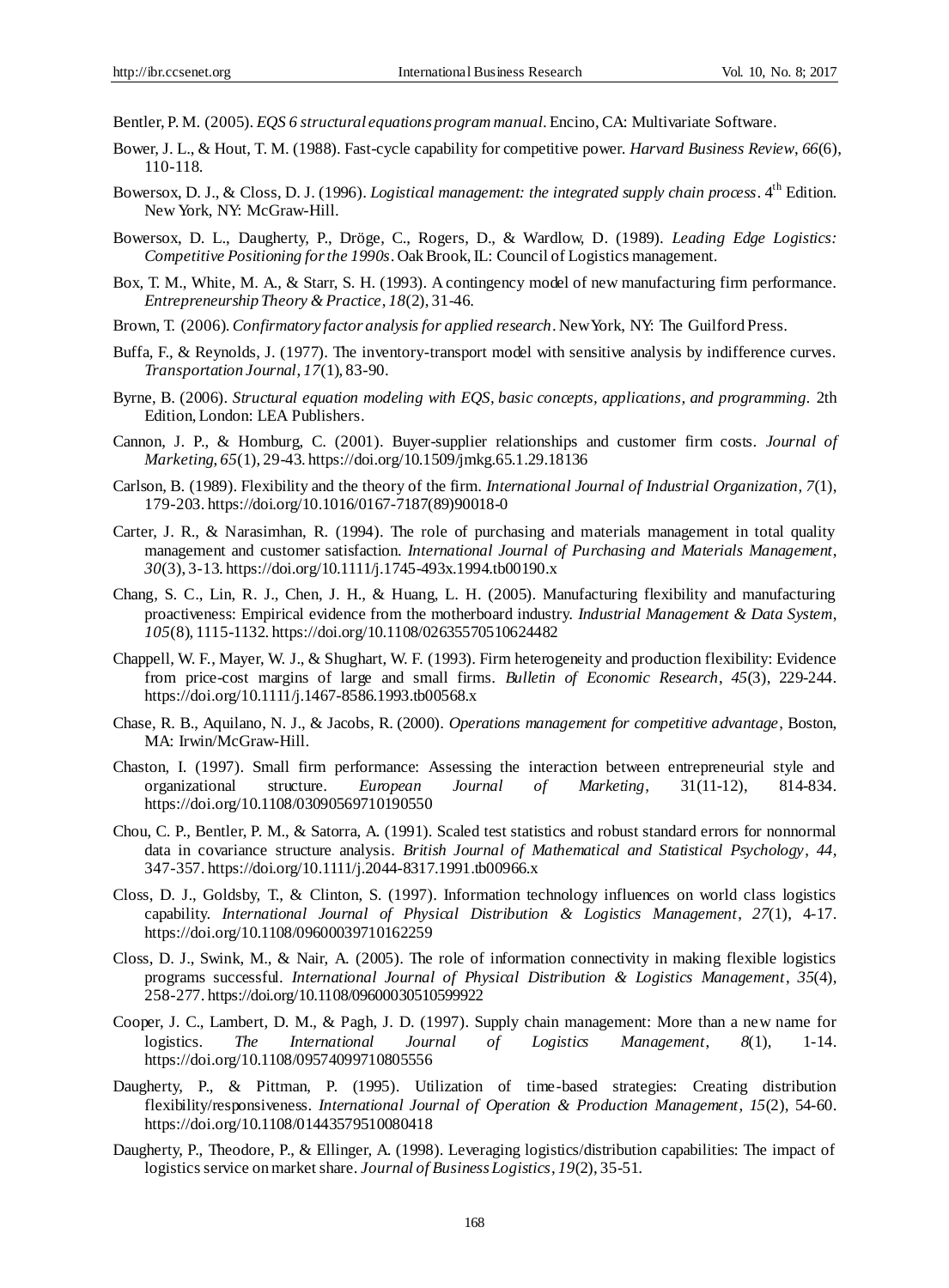- Day, G. S. (1994). The capabilities of market-driven organizations. *Journal of Marketing*, *58*(4), 37-52. https://doi.org/10.2307/1251915
- Deepen, J. M., Goldsby, T. J., Knemeyer, A. M., & Wallenburg, C. M. (2008). Beyond expectations: An examination of logistics outsourcing goal achievement and goal exceedance. *Journal of Business Logistics*, *29*(2), 75-105. https://doi.org/10.1002/j.2158-1592.2008.tb00088.x
- Ernst, E., & Whinney, W. (1987). *Corporate profitability and logistics: Innovative guidelines for executives*. Oak Brook, IL: Council of Logistics Management.
- Esper, T. I., Fugate, B. S., & Sramek, B. D. (2007). Logistics learning capability: sustaining the competitive advantage gained through logistics leverage. *Journal of Business Logistics*, *28*(2), 57-81. https://doi.org/10.1002/j.2158-1592.2007.tb00058.x
- Evers, J., Loeve, L., & Lindeijer, D. (2000). New logistics control: concepts, architectures and logistics programming. Paper presented at 3rd International Meeting for Research in Logistics, Trois-Rivieres.
- Fawcett, S. E., Calantone, R. J., & Smith, S. R. (1996). An investigation of the impact of flexibility on global reach and firm performance. *Journal of Business Logistics*, *17*(2), 167-196.
- Fisher, M. L. (1997). What is the right supply chain for your product? *Harvard Business Review*, March/April, 105-116.
- Fornell, C., & Larcker, D. (1981). Evaluating structural equation models with unobservable variables and measurement error. *Journal of Marketing Research*, *18*(1), 39-50. https://doi.org/10.2307/3151312
- Gebauer, J., & Schober, F. (2006). Information system flexibility and the cost efficiency of business processes. *Journal of the Association for Information Systems*, *7*(3), 122-147.
- Ghourly, C. (1996). Retail logistics in cyberspace. *Distribution*, *95*, 29-31.
- Gilmore, J. H., & Pine, J. B. (1997). The four faces of mass customization. *Harvard Business Review*, *75*(1), 91-101.
- Grawe, S. J., Daugherty, P. J., & Roath, A. S. (2011). Knowledge synthesis and innovative logistics processes: Enhancing operational flexibility and performance. *Journal of Business Logistics, 32*(1), 69-80. https://doi.org/10.1111/j.2158-1592.2011.01006.x
- Gunasekaran, A., Patel, C., & Tirtiroglu, E. (2001). Performance measures and metrics in a supply chain environment. *International Journal of Operations and Production Management*, 21(1/2), 71-87. https://doi.org/10.1108/01443570110358468
- Hair, J. F., Anderson, R. E., Tatham, R. L., & Black, W. C. (1995). *Multivariate data analysis with readings*. New York, NY: Prentice-Hall.
- Hartmann, E., & De Grahl, A. (2011). The flexibility of logistics service providers and its impact on customer loyalty: An empirical study. *Journal of Supply Chain Management, 47*(3), 63-85. https://doi.org/10.1111/j.1745-493X.2011.03228.x
- Hatcher, L. (1994). *A step by step approach to using the SAS system for factor analysis and structural equation modeling*. Cary, NC: SAS Institute Inc.
- Hill, T. (1985). *Manufacturing strategies*.Basingstoke: Macmillan.
- Homburg, C., Giering, A., & Menon, A. (2003). Relationship characteristics as moderators of the satisfaction-loyalty link: Findings in a business-to-business context. *Journal of Business-to-Business Marketing*, *10*(3), 35-62. https://doi.org/10.1300/J033v10n03\_02
- Hu, L. T., Bentler, P. M., & Kano, Y. (1992). Can test statistics in covariance structure analysis be trusted? *Psychological Bulletin*, *112*(2), 351-362. https://doi.org/10.1037/0033-2909.112.2.351
- Innis, D. E., & LaLonde, B. J. (1994). Customer service: the key to customer satisfaction, customer loyalty and market share. *Journal of Business Logistics*, *15*(1), 1-28.
- Jayaraman, V. (1998). Transportation, facility location and inventory issues in distribution network design: an investigation. *International Journal of Operations & Production Management*, *18*(5), 471-494. https://doi.org/10.1108/01443579810206299
- Jenkins, G. P., & Wright, D. S. (1998). Managing inflexible supply chains. *The International Journal of Logistics Management*, *9*(2), 83-90. https://doi.org/10.1108/09574099810805852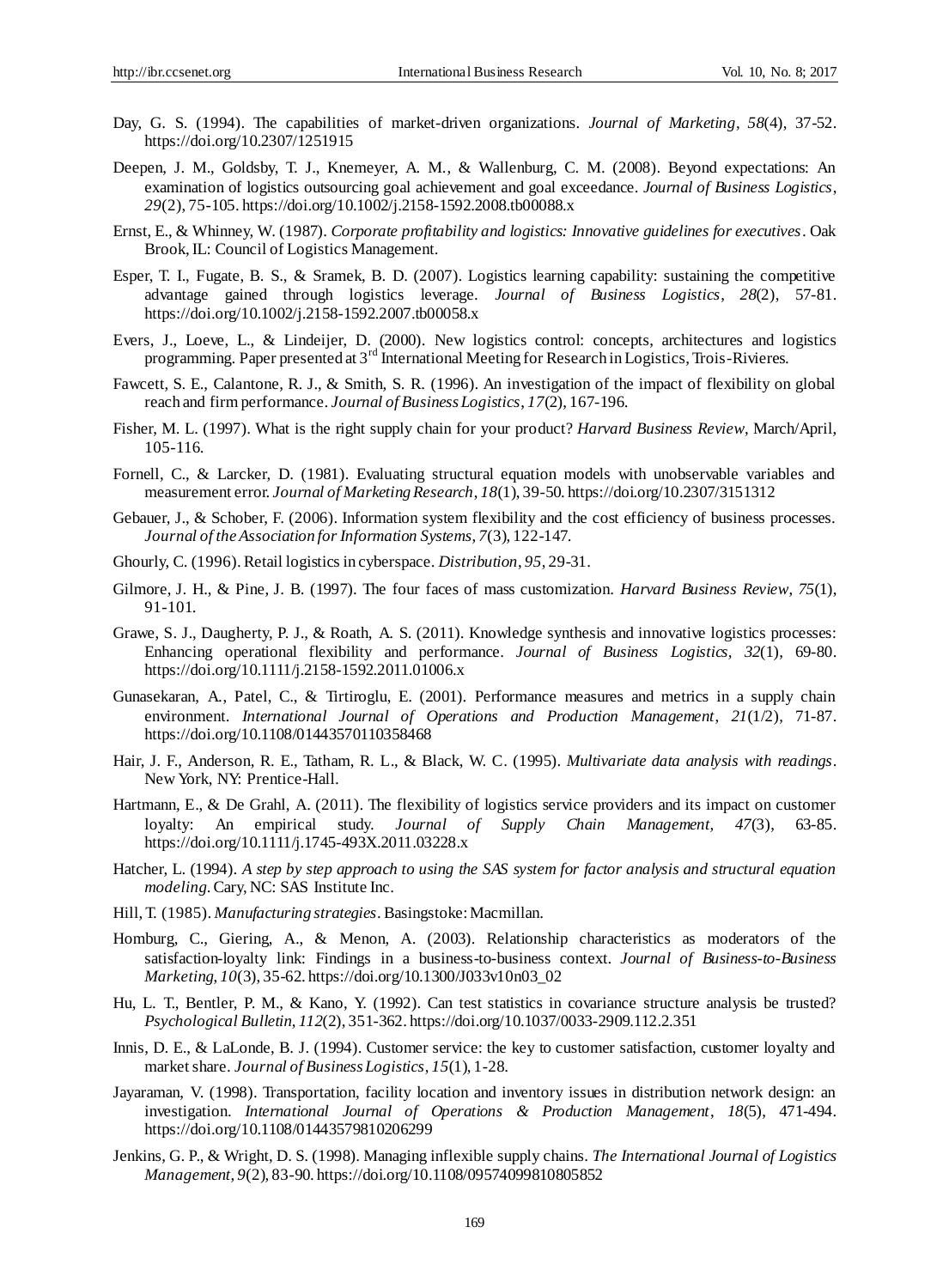- Johnson, J. L., Lee, R. P. W., & Grohmann, B. (2003). Market-focused strategic flexibility: Conceptual advances and an integrated model. *Journal of the Academy of Marketing Science*, *31*(1), 74-89. https://doi.org/10.1177/0092070302238603
- Julie, H. (2005). Influence of flexibilities on manufacturing cells for faster delivery using simulation. *Journal of Manufacturing Technology Management*, *16*(8), 825-841. https://doi.org/10.1108/17410380510627843
- Kayis, B., & Kara, S. (2005). The supplier and customer contribution to manufacturing flexibility: Australian manufacturing industry's perspective. *Journal of Manufacturing Technology Management*, *16*(7), 733-752. https://doi.org/10.1108/17410380510626169
- Knemeyer, A. M., & Murphy, P. R. (2004). Evaluating the performance of third-party logistics arrangements: A relationship marketing performance. *Journal of Supply Chain Management*, *40*(1), 35-51. https://doi.org/10.1111/j.1745-493X.2004.tb00254.x
- Knemeyer, A. M., & Murphy, P. R. (2005a). Is the glass half full or half empty? An examination of user and provider perspectives towards third-party logistics relationships. *International Journal of Physical Distribution & Logistics Management*, *35*(10), 708-727. https://doi.org/10.1108/09600030510634571
- Knemeyer, A. M., & Murphy, P. R. (2005b). Exploring the potential impact of relationship characteristics and customer attributes on the outcomes of third-party logistics arrangements. *Transportation Journal*, *44*(1), 5-19.
- Kogut, B. (1985). Designing global strategies: Profiting from operational flexibility. *Sloan Management Review*, *27*(1), 27-38.
- Koufteros, X. A., Vonderembse, M., & Doll, W. (2002). Examining the competitive capabilities of manufacturing firms. *Structural Equation Modeling*, *9*(2), 256-282. https://doi.org/10.1207/S15328007SEM0902\_6
- Lambert, D. M., & Stock, J. R. (1993). *Strategic logistics management*. 3er Edition. Boston, MA: Irwin.
- Langley, C. J., & Holcomb, M. C. (1992). Creating logistics customer value. *Journal of Business Logistics*, *13*(2), 1-27.
- Langley, C. J., Albright, D., Morton, J., Wereldsma, D., Alf, M., Swaminathan, S., … Peters, K. (2009). The state of logistics outsourcing: 2009 third-party logistics – results and findings of the  $14<sup>th</sup>$  annual study.  $14<sup>th</sup>$ Annual Study, Atlanta.
- Lee, H. L. (2001). Ultimate enterprise value creation using demand-based management. Stanford Global Supply Chain Management Forum Working Paper Series, SGSCMF-W1-2001.
- Lee, H. L., & Wang, S. (2000). Information sharing in a supply chain. *International Journal of Technology Management*, *20*(3/4), 373-387. https://doi.org/10.1504/IJTM.2000.002867
- Lengnick-Hall, C. (1996). Customer contribution to quality: A different view of the customer-oriented firm. *Academy of Management Review*, *21*, 791-824.
- Lieb, R., & Butner, K. (2007). The North American third-party logistics industry in 2006: The provider CEO perspective. *Transportation Journal*, *46*(3), 40-52.
- Ling-Yee, L., & Ogunmokun, G. O. (2001). The influence of interfirm relational capabilities on export advantage and performance: An empirical analysis. *International Business Review*, *10*(4), 399-420. https://doi.org/10.1016/S0969-5931(01)00023-3
- Lummus, R., Duclos, L., & Vokurka, R. (2003). Supply chain flexibility: building a new model. *Global Journal of Flexible Systems Management*, *4*(4), 1-13.
- Martinez, A., & Perez, M. (2005). Supply chain flexibility and firm performance: A conceptual model an empirical study in the automotive industry. *International Journal of Operations & Production Management*, *25*(7), 681-700. https://doi.org/10.1108/01443570510605090
- Miles, M. P., Covin, J. G., & Heeley, M. B. (2000). The relationship between environmental dynamism and small firm structure, strategy and performance. *Journal of Marketing Theory & Practice*, *8*(2), 63-75. https://doi.org/10.1080/10696679.2000.11501869
- Naim, M. M., Potter, A. T., Mason, R. J., & Bateman, N. (2006). The role of transport flexibility in logistics provision. *The International Journal of Logistics Management, 17*(3), 297-311. https://doi.org/10.1108/09574090610717491
- Narasimhan, R., & Carter, J. (1998). Linking business unit and material sourcing strategies*. Journal of Business*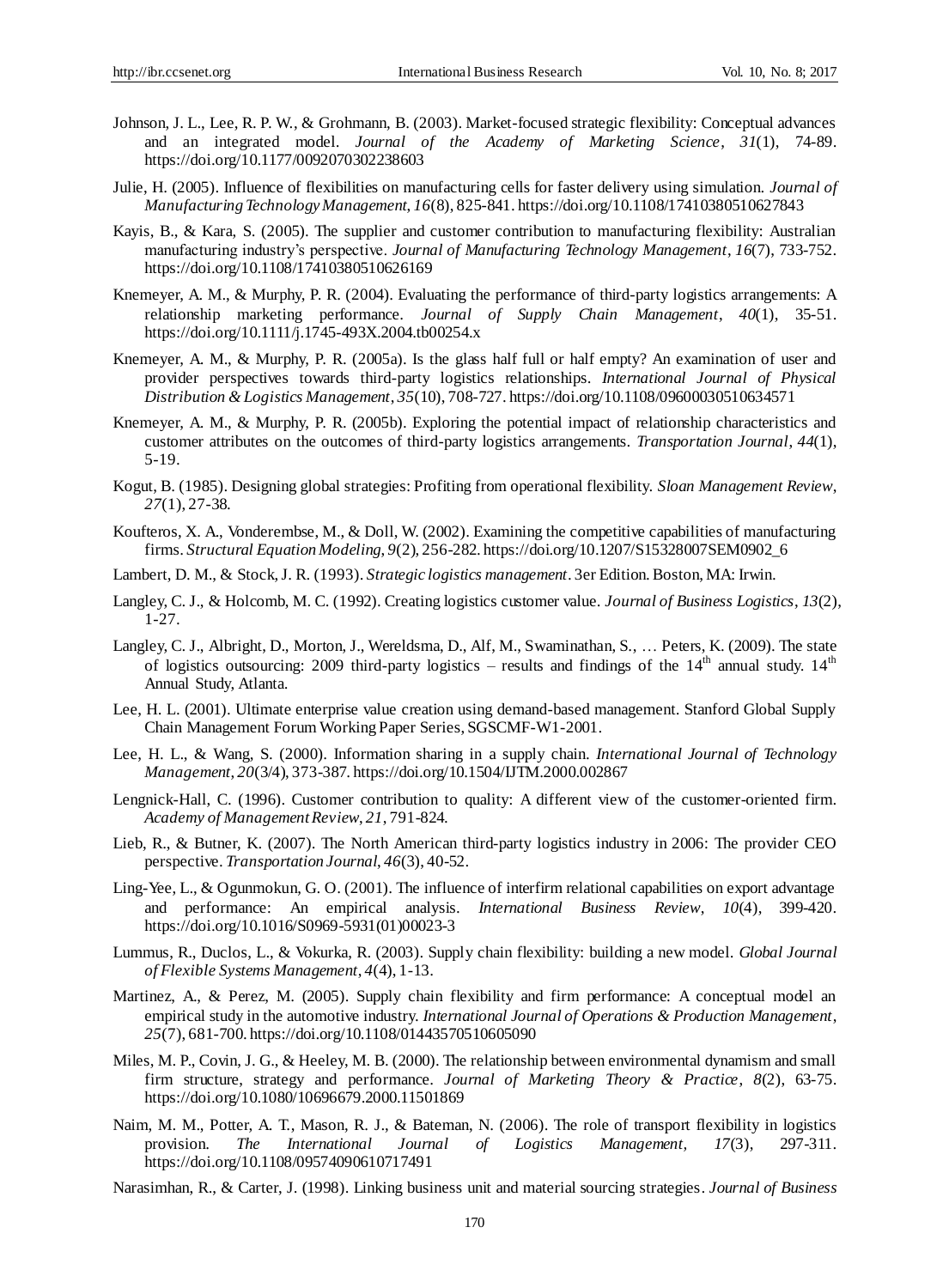*Logistics*, *19*(2), 155-171.

- Noordewier, T.G., John, G., & Nevin, J.R. (1990). Performance outcomes of purchasing arrangements in industrial buyer-vendor relationships. *Journal of Marketing*, *54*(4), 80-93. https://doi.org/10.2307/1251761
- Nunnally, J. C., & Bernstein, I. H. (1994). *Psychometric theory*. 3ª Ed. New York, McGraw-Hill.
- Oke, A. (2005). A framework for analyzing manufacturing flexibility. *International Journal of Operations & Production Management*, *25*(10), 973-996. https://doi.org/10.1108/01443570510619482
- Pine, J. B. (1997). *Mass customization: The new frontier in business competition*. Cambridge, MA: Business School Press.
- Porter, M. E. (1985). *Competitive strategy: Creating and sustaining superior performance*. New York, NY: Free Press.
- Randolph, W. A., Sapienza, H. J., & Watson, M. A. (1991). Technology-structure fit and performance in small business: An examination of the moderating effects of organizational states. *Entrepreneurship Theory & Practice*, *16*(1), 27-41.
- Rowe, W. G., & Wright, P. M. (1997). Related and unrelated diversification and their effect on human-resource management controls. *Strategic Management Journal*, *18*(4), 329-338. https://doi.org/10.1002/(SICI)1097-0266(199704)18:4<329::AID-SMJ879>3.0.CO;2-W
- Sanchez, R. (1995). Strategic flexibility in product competition. *Strategic Management Journal*, *16*(1), 63-76. https://doi.org/10.1002/smj.4250160921
- Satorra, A., & Bentler, P. M. (1988). Scaling corrections for chi square statistics in covariance structure analysis. *American Statistics Association 1988 Proceedings of the Business and Economic Sections*, 208-313.
- Schindehuette, M., & Morris, M. H. (2001). Understanding strategic adaptation in small firm. *International Journal of Entrepreneurial Behaviour & Research*, *7*(3), 84-107. https://doi.org/10.1108/EUM0000000005532
- Shang, K., & Marlow, P. B. (2005). Logistics capability and performance in Taiwan's mayor manufacturing firms. *Transportation Research Part E*, *41*(3), 217-234. https://doi.org/10.1016/j.tre.2004.03.002
- Slack, N. (1990). *The manufacturing advantage*. London: Mercury.
- Stank, G., Evans, P., & Schulman, L. E. (1992). Competing on capabilities: the new rules of corporate strategy. *Harvard Business Review*, *70*(2), 57-69.
- Stank, T. P., Goldsby, T. J., Vickery, S., & Savitskie, K. (2003). Logistics service performance: Estimating its influence on market share. *Journal of Business Logistics*, *21*(1), 27-55. https://doi.org/10.1002/j.2158-1592.2003.tb00031.x
- Stevenson, M., & Spring, M. (2007). Flexibility from a supply chain perspective: Definition and review. *International Journal of Operations & Production Management*, *27*(7), 685-713. https://doi.org/10.1108/01443570710756956
- Stoica, M., & Schindehutte, M. (1999). Understanding adaptation in small firm: Links to culture and performance. *Journal of Developmental Entrepreneurship*, *4*(1), 1-15.
- Tang, C., & Sia, S. (2006). Managing flexibility in outsourcing. *Journal of the Association for Information Systems*, *7*(4), 179-206.
- Tracey, M. A., Vonderembse, M. A., & Lim, J. S. (1999). Manufacturing technology and strategy formulation: Keys to enhancing competitiveness and improving performance. *Journal of Operations Management*, *17*(4), 411-428. https://doi.org/10.1016/S0272-6963(98)00045-X
- Upton, D. (1995b). Flexibility as process mobility: the management of plant capabilities for quick response manufacturing. *Journal of Operations Management*, *12*(3/4), 205-224. https://doi.org/10.1016/0272-6963(95)00004-C
- Upton, D. (1995c). Flexibility and factories. *Harvard Business Review*, *4*, 74-84.
- Upton, D. M. (1995a). What really makes factories flexible? *Harvard Business Review*, *73*(4), 74-84.
- Van Hoek, R. (2001). The discovery of postponement a literature review and directions for research. *Journal of Operations Management*, *19*(2), 161-184. https://doi.org/10.1016/S0272-6963(00)00057-7
- Van Hoek, R., Commandeur, H., & Vos, B. (1998). Reconfiguring logistics systems through postponement